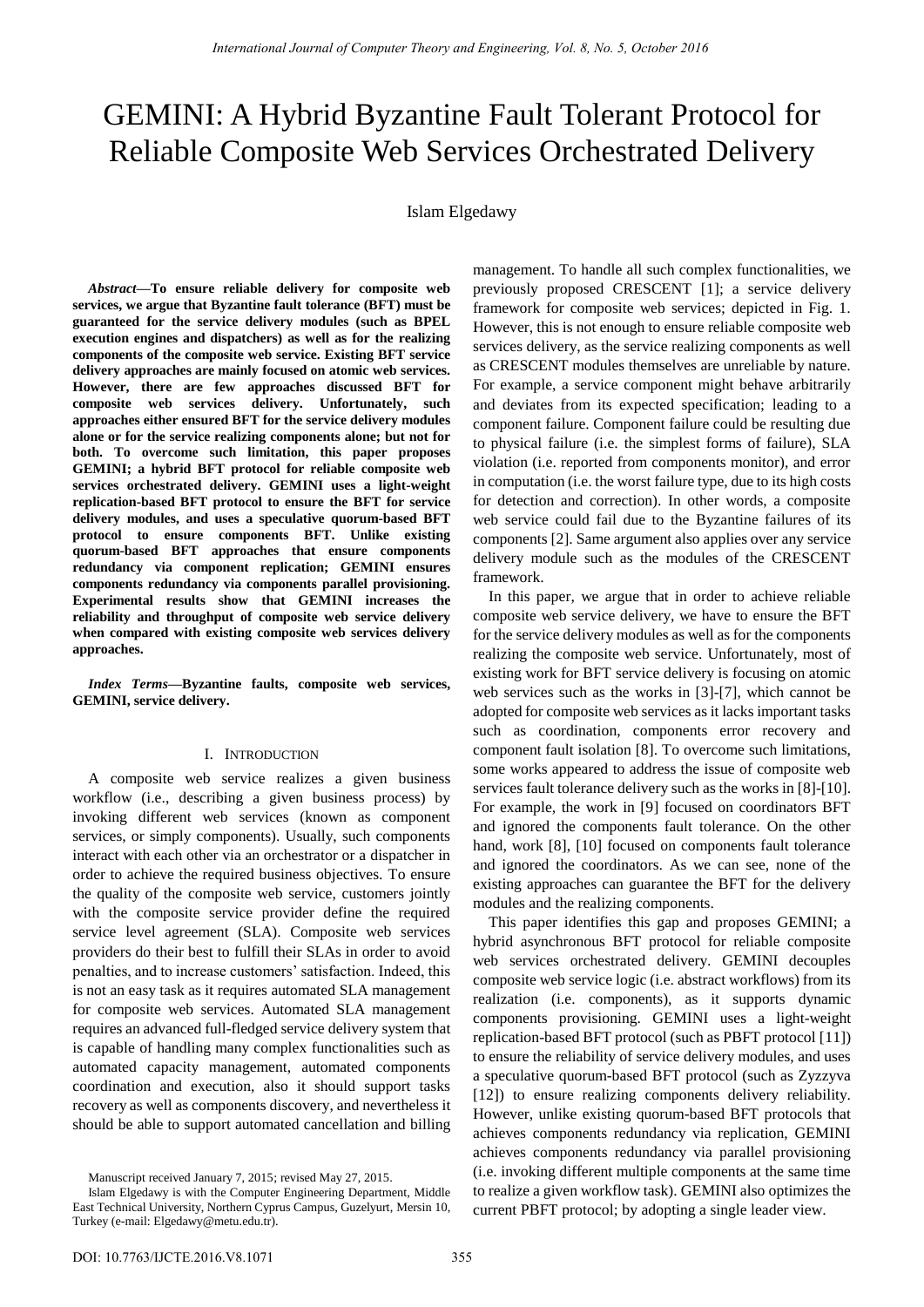

Fig. 1. The CRESCENT framework adopted from [1].

Experimental results show that GEMINI increases the reliability and throughput of composite web service delivery when compared with existing composite web services delivery approaches.

The rest of the paper is organized as follows. Section II provides some background information regarding existing BFT protocols. Section III proposes the GEMINI protocol. Section IV presents the verifying simulation experiments, Section V discusses the related work, and finally, Section VI concludes the paper and proposes directions for future work.

#### II. BACKGROUND

This section provides some background information regarding existing Byzantine fault-tolerance protocols. The key idea behind Byzantine fault tolerance is redundancy. One way to achieve redundancy is via replication, in which multiple replicas of the component are created (forming a cluster of replicas), where clients (i.e. initiators and dispatchers) submit their requests to all replicas or to a primary replica that propagate the requests to all other replicas. Based on the response of all replicas the final response is determined by the BFT protocol. Generally, there are two main approaches for providing Byzantine-fault tolerance: state-machine replication approach (such as the protocols discussed in [2], [11], [13]) and quorum-based approach (such as Zyzzyva [12] and Q/U [14] protocols). We summarize them as follows:

 **The State-Machine Replication BFT Approach:** In this approach, all replicas must communicate with each other to agree on a total order for incoming requests such that each replica execute the incoming requests in the same order. Hence, all replicas must be synchronized in order to guarantee their correctness. However, such communication overhead is not needed when there is no contention periods. Old BFT approaches (such as [2], [13]) adopted synchronous communication between replicas, which is not practical when latency between replicas is high, as in internet-based applications. To overcome such problem, work in [11] proposed a Practical BFT (PBFT) protocol that supports asynchronous communication between replicas, and uses a three-phase commit protocol (i.e. pre-prepare, prepare, and commit phases) to propagate and commit requests to replicas, then requires all replicas to submit their response to the client (the initiator). PBFT requires the client to use a voting system to select the majority response. Hence, the client has to wait for  $(f + 1)$  common responses to accept their results as the correct one, where f is the number of supported Byzantine faults. PBFT also tries to minimize the communication overhead between replicas by adopting different view-change policies such as changing only the primary replica rather than changing all replicas in a view when forming a new view. The PBFT protocol proposed by [11] is widely adopted by many researchers as indicated in the related work section.

 **The Quorum-Based BFT Approach**: This approach does not require replicas to agree on a total order and requires clients to contact replicas directly to optimistically execute operations, and uses a voting system to select the majority response as the correct response that the client has to wait for  $(3f + 1)$  common responses to accept their results as the correct one. The quorum-based approach requires only one phase for read operations, and two phases for write operations. Hence, it requires much less communication overhead when compared with state-machine replication approach, as it uses the client to detect and correct faulty replicas.

However, both BFT approaches have their shortcomings, the state-machine replication is not scalable due to the inter-replica communication required for determining the total order. Such communication overhead also has a negative impact on the service throughput. On the other hand, the quorum-based approach cost is higher as it requires a large number of replicas:  $(5f + 1)$  are needed to tolerate *f* failures, which is considerably higher than the theoretical minimum of  $(3f + 1)$ . This increase in the replica set size not only affects the cost but also increases the communication complexity. To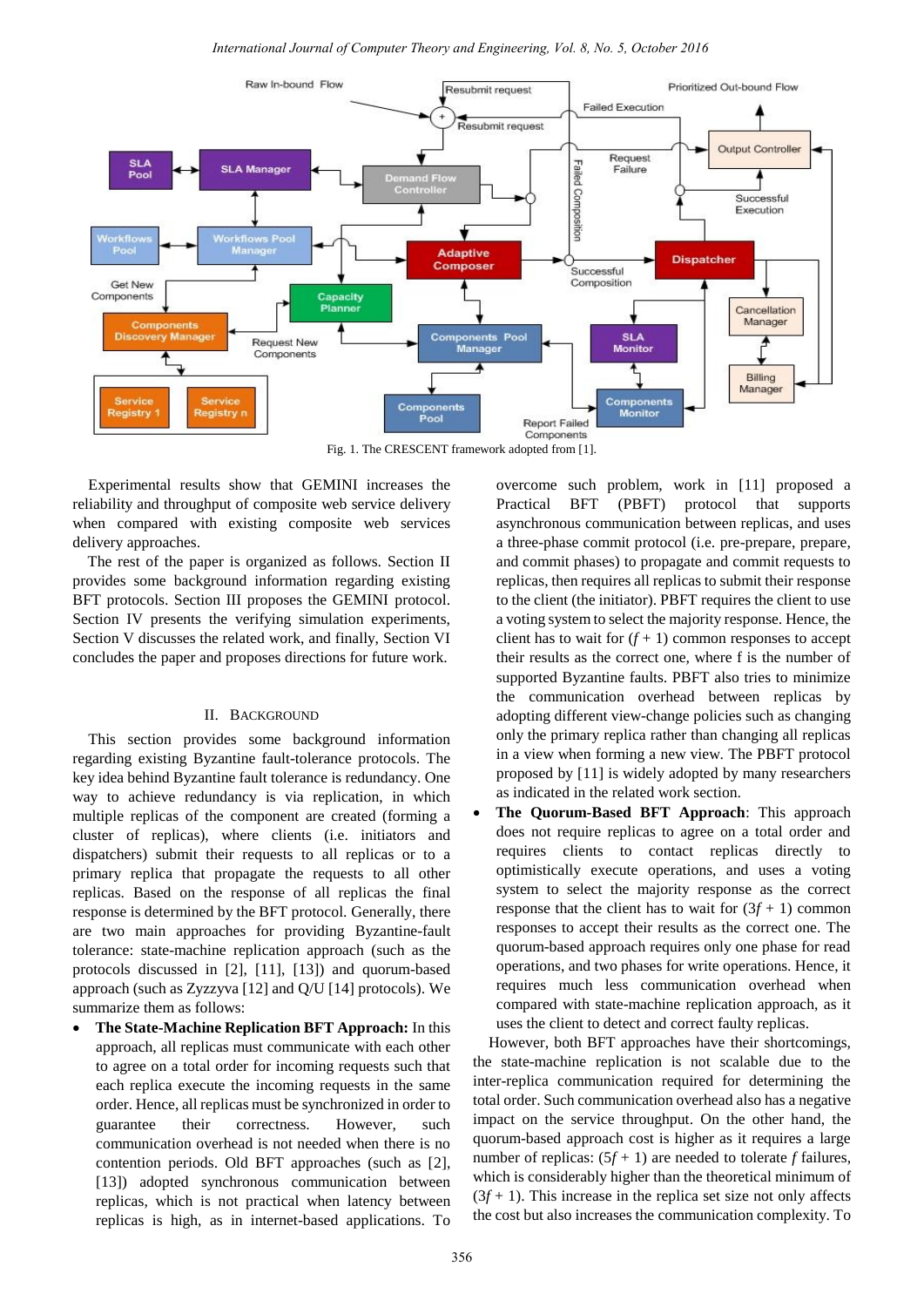overcome such problems, a new HQ approach [15] is proposed to compromise between these approaches that in non-contention periods it uses the quorum-based approach, while in the contention periods it uses the PBFT protocol. Both PBFT and quorum-based approaches do not support client isolation. Hence, the client is tightly coupled to these protocols. GEMINI overcome such problems by decoupling the clients from an execution details.

## III. GEMINI: A HYBRID BYZANTINE FAULT TOLERANT SERVICE DELIVERY PROTOCOL

GEMINI defines a composite web service as a set of different workflows, defined by any workflow language (such as BPEL). Each workflow task is realized by invoking a set of parallel components, forming what is known as a components cluster. Such components are discovered and adapted using suitable service discovery and adaptation approaches such as the approaches discussed in [16], [17]. Hence, GEMINI requires a delivery framework that minimally consists of a composer, a dispatcher and a component discovery module that finds the required components on the fly from existing components repositories. Of course, other delivery modules could be used as we indicated before in the CRESCENT framework [1].

To ensure BFT for composite web service delivery, we argue that we have to ensure the BFT for the GEMINI delivery modules as well as for components realizing workflow tasks. If we followed a pure BFT replication approach, all GEMINI modules as well as workflow realizing components have to be replicated, and synchronized, which is not a practical approach, due to the very high communication overhead between all replicas; leading to bad performance. Also if we followed the quorum-based approach, a higher number of replicas is required. Furthermore, we cannot replicate the realizing components, as they are usually external services. Hence, we argue that we should combine between practical and quorum-based BFT approaches to minimize such communication overhead, and avoid components replication. We propose to ensure the BFT for delivery modules (such as composers and dispatchers) using a practical replication-based approach (i.e. a light-weight version of PBFT protocol), and ensure the BFT for the workflow tasks delivery using a quorum-based approach

(such as Zyzzyva [12]). However, to achieve redundancy required by quorum-based approach, we adopted components parallel provisioning rather than components replication. Adopting parallel provisioning is a great strategy to avoid the high cost of replicas management and synchronization. Furthermore, components realizing workflows are third-party components provided by different service providers, hence replicating such components is not practical and almost not feasible as it requires extensive deployment knowledge about the consumed service providers' resources, which usually is not declared by service providers, and not easy to create. The greatest benefit from adopting parallel provisioning is the ability to increase the number of provisioned components to handle incoming demand spikes, which ensures good performance for the composite web service when such demand fluctuations occur. In what follows we will describe such approach, first we will discuss our approach for quorum-based component BFT, and then we discuss the adopted light-weight version of PBFT approach used for GEMINI modules.

## *A. A Quorum-Based BFT Approach for Workflow Task Delivery*

In order to ensure BFT for workflow tasks realization, we have to ensure components redundancy (i.e. required by BFT protocols). The GEMINI achieves such redundancy via component parallel provisioning rather than via component replication. Hence, requests will be submitted to a components cluster(s), and the majority response of such cluster will be accepted as the correct answer. Redundancy via provisioning does not require replicas synchronization or management, hence communication overhead is heavily minimized, as we will need only one phase for read and write operations. Fig. 2 shows message interactions of request submission and response collection phases.

We adopt the speculation principle discussed in Zyzzyva to ensure task delivery BFT, hence we need at least  $3f + 1$ components in the components cluster. Such number is guaranteed to exist, as GEMINI adaptive composer submits requests to the dispatcher only when parallel composition plan is successfully constructed with component clusters of 3*f* + 1 components. The dispatcher in GEMINI will be the initiator for the quorum-based protocol, it has to wait for a matching  $3f + 1$  responses to accept the response (see Fig. 2).



Fig. 2. GEMINI BFT protocol in normal case.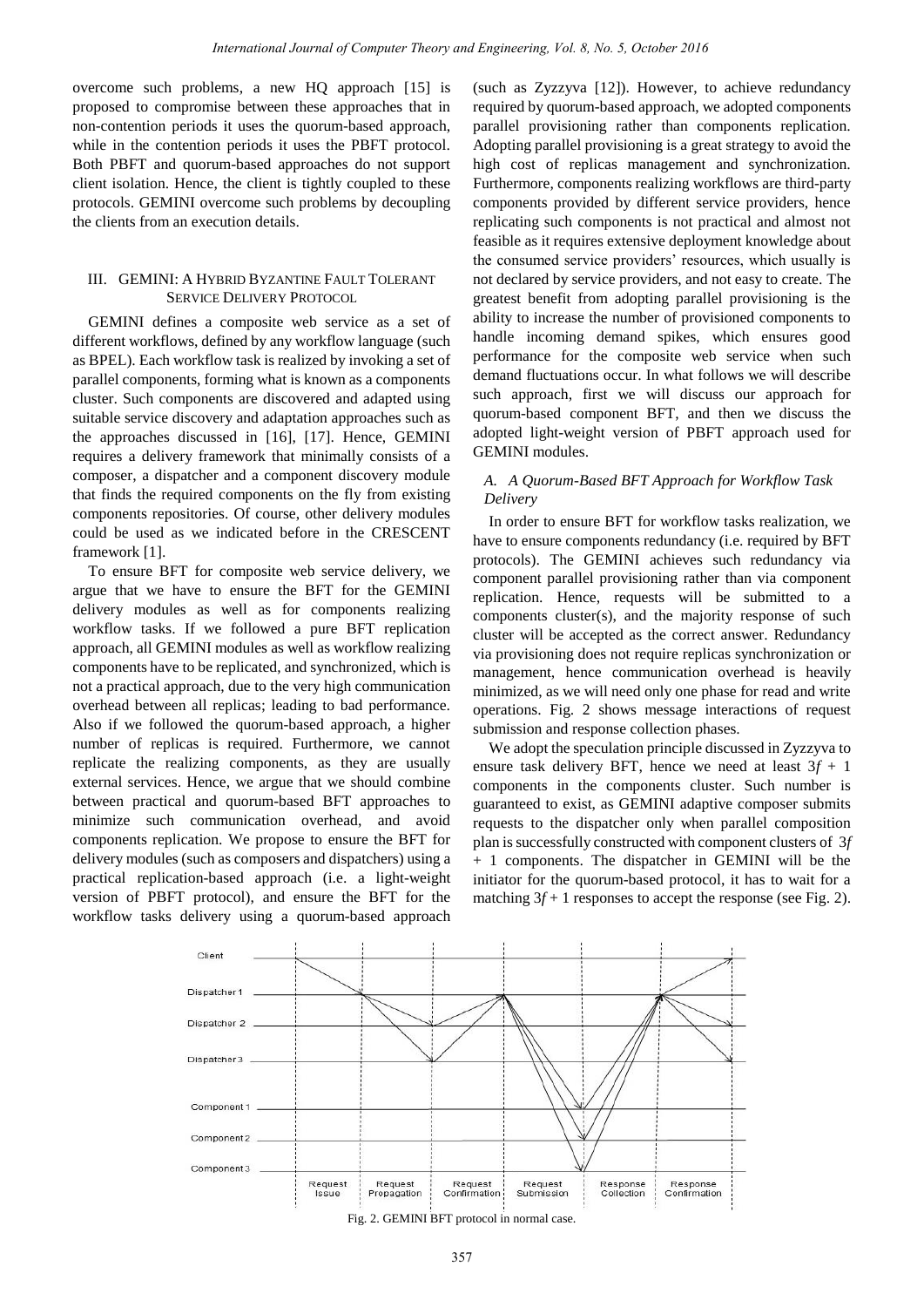If it received a number between  $2f + 1$  and  $3f + 1$ , it requires commit certificates from components as in Zyzzyva, if less than  $2f + 1$  responses are received, this means the response is compromised. Therefore, GEMINI accepts this case as failure and starts a failure recovery protocol to ensure composite web service functional correctness. Error recovery is started by the dispatcher, as it resubmit the request along with a list of compromised components back to the composer in order to find an alternative composition plan with no compromised components. Of course as in Zyzzyva, we assume that every request has a unique number, and each component keeps a history of processed requests such that it checks incoming requests against history first that if a duplicate request is detected, the corresponding stored result is returned to the dispatcher without the need to process the request again (i.e., ensuring the idempotency property).

## *B. A Light-Weight PBFT Approach for Delivery Modules*

Failure of any of GEMINI modules (such as composers and dispatchers) will jeopardize the whole service delivery process, hence we have to guarantee the BFT for GEMINI delivery modules as well. This is could be easily done via any practical BFT protocol (such as PBFT protocol [11]). However, such protocols requires client involvement to accomplish the required response voting task. We argue that the service delivery process should be totally transparent to the client, such that the client design should be independent from the adopted BFT protocol (i.e. client isolation). Furthermore, these protocols requires replicas synchronization, hence each module replica has to communicate with other modules replicas to process the request, which creates massive communication overhead that degrades the service performance. For example, if a cluster of dispatchers needs to communicate with a cluster of components, this requires every dispatcher replica to invoke each component in the component cluster, which is very expensive. For these two reasons, we did not apply PBFT protocols strictly, however we did some optimizations to minimize such communication overhead, and to isolate the client from the adopted BFT protocol.

We achieved such objectives by adopting the concept of a view and a primary (i.e. a leader) discussed in Paxos [18]. A view in Paxos is a collection of replicas, such replicas elect one replica to be the leader or the primary. All communication should be done via the leader, and the leader should keep other replicas up to date. Each GEMINI module view will have a leader that communicates with other views leaders. For example, the leader of the dispatcher view, informs other dispatcher replicas about the requests being submitted and their corresponding composition plans, also informs them with the requests that have been processed and confirmed by the component cluster. The actual client isolation is guaranteed, as the client will only contact the primary replica of the demand flow controller module, and get the output via the output controller. Fig. 2 depicts the proposed GEMINI BFT protocol in normal case. Fig. 2 shows that once the client issues the request to the primary dispatcher (to explain the protocol in a simple manner, we just omitted the interaction between client and composer, composer and dispatcher, and assumed direct contact between the client and the dispatcher).

The primary dispatcher propagates the request to all dispatcher replicas (i.e. request propagation phase), then waits for majority confirmation from other replicas (i.e., request confirmation phase) before it submits the request to the components (i.e. request submission phase). This request confirmation phase is very important as in case of leader failure, other dispatcher replicas can identify uncommitted requests. Once the leader dispatcher submits the request to the components, it follows the quorum-based BFT protocol discussed before, and collect components response (i.e. response collection phase), if the majority of components provided the same response, it accepts the response and sends it to the client and other dispatcher replicas to update their logs (i.e. response confirmation phase).

In case of any dispatcher replica failure, the leader of the view issues a view change to get such replica replaced. The proposed protocol ensures the delivery system liveness, as each replica periodically checks the liveness of its view, and any identified failed replicas including the primary, will be replaced via the view change operations. As we have only one primary at a time, hence only one global order will be enforced through all requests. In case of leader or primary failure, a new leader election process is started.

#### IV. EXPERIMENTS

In this section, we provide simulation experiments conducted to verify basic GEMINI concepts and to compare GEMINI against existing approaches for composite web services delivery. We basically compare GEMINI against the following three approaches. The first approach does not ensure BFT neither for the composite web service components not for delivery architecture modules, as in the approaches discussed in [8] and FACTS [10]. The second approach ensures BFT for the composite web service components but not for the delivery architecture modules, as if the composite web service coordinator adopted the BASE approach [5] for ensuring components BFT. The third approach ensures BFT for the delivery architecture modules but not for the composite web service components, as in approach discussed in [9]. While, GEMINI ensures the BFT for both the components and delivery architecture modules. We compare these approaches using delivery success probability and throughput. Delivery success probability is an indicator for the reliability of the composite web service delivery. That higher success probability implies having more reliable composite web service delivery process. Throughput is the number of requests processed per minute. That higher throughput implies better performance for the composite web service delivery process. To be able to compare the approaches, the adopted performance model is constituted as two main queueing systems in tandem: the dispatcher queueing system and the components queuing system. Any queueing modelling simulation tool could be used to resolve the approaches' queue models once their proper configuration parameters are given. In our experiments, we used the Matlab SimEvents simulator, which provided us with the average response time for each queueing system, and we computed the throughput as the reciprocal of the sum of both average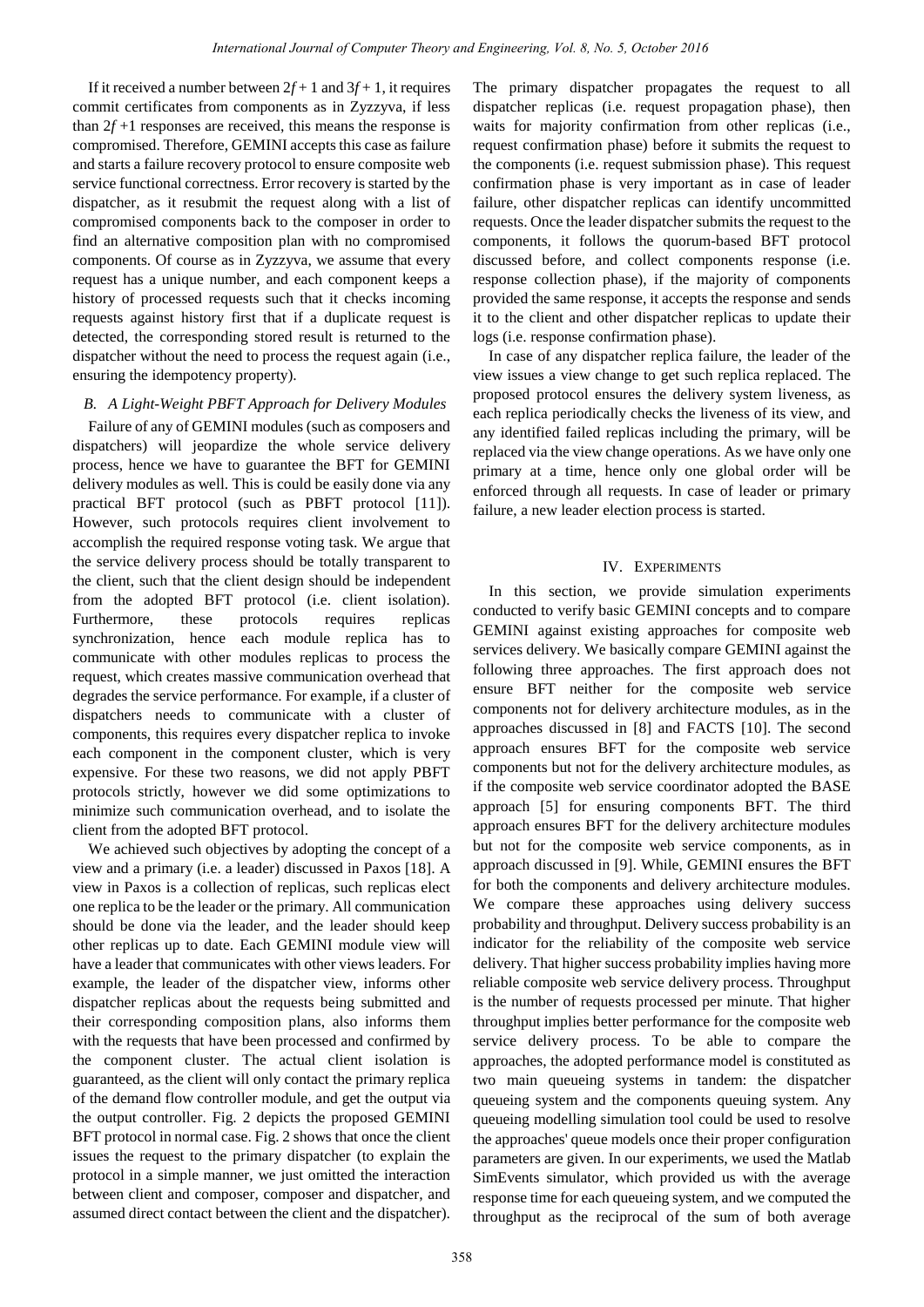response times and network latency.

### *A. GEMINI Reliability Comparison Experiment*

In this section, we will discuss the experiments conducted to compare GEMINI reliability against reliability of existing approaches discussed above. As network latency is the main bottleneck affecting response times on the Internet [19], [20], we will simulate our experiments with high network latency values compared to components processing times. Choice of latency values and processing times is arbitrary as long as such constraint applies. We assumed that there exists 25 msec latency between users and the composite web service delivery system, and 10 msec latency between the delivery system and the composite web service realizing components, also we assumed 5 msec processing time for all composite web service components. We used such values with all approaches in order to have comparable results. The composite service design is arbitrary for our experiments, as ensuring BFT for delivery architecture modules and component parallel provisioning are independent from the service design. Hence, we generated a simple composite web service with a workflow of three sequential tasks. Also we generate demand for the composite service following a Poisson distribution with an arrival rate 60 requests per minute, and we run the simulation for the period of 24 hours. We adopted a redundancy degree of 4 during creation of clusters, which ensures BFT against one Byzantine fault. This degree will be adopted in component provisioning such that each component cluster will contain 4 components, also it will be used when applying PBFT for delivery modules such that each module will have 4 replicas. Of course, adopting higher redundancy degrees increases the cluster reliability, however it degrades its performance [11], [12]. Hence, we choose to go for an average redundancy degree of 4. We computed the success rate for each approach against the expected failure probability, this failure probability is applied for both components and architecture modules. Fig. 3 depicts the obtained results.



Fig. 3 shows that GEMINI increases the delivery success rate when adopted compared with other approaches, as it ensures the BFT for the delivery modules as well as the realizing components. As we can see in results, ensuring BFT only for components (i.e. approach2) or only for delivery modules (i.e. approach3) still provide low success rate, not giving much difference from approach1. Based on the results shown in Fig. 2, we can say to ensure the composite web service reliability, we have to ensure BFT for both of the delivery system modules as well as tasks realizing components. Focusing only on one aspect did not improve the total reliability service delivery by much, however when we took both aspects into consideration (as in GEMINI) significant improvement for total service reliability is achieved. Hence, we argue that adopting GEMINI increases the reliability of composite web services.

#### *B. GEMINI Performance Comparison Experiments*

In this section, we will compare between GEMINI and other approaches in terms of their performance (i.e. throughput). First, we run our simulation with parameters indicated before, however, we assumed no spikes occurs during demand generation, that we have a smooth demand with average arrival rate of 60 requests per minute. In such normal mode, we expect approach1 (i.e. no BFT for modules and components) to have the highest throughput all over other approaches, as there is no time wasted in communication overheads required for replicas synchronization required in BFT. However, GEMINI has a nice feature, that it can distribute incoming demand over multiple component clusters via generating different composition plans to handle incoming requests. Hence, effect of communication overhead wasted to ensure BFT for GEMINI modules could be minimized by the gains obtained from distributing the demand over multiple clusters. In what follows, we will show the GEMINI performance in different scenarios:

- 1) **Normal Scenario-Smooth Demand:** To show such scenario, we performed the simulation experiment described before with a new parameter Max-Components-per-Cluster, which is max number of components clusters to be allocated for a given workflow task. We repeated the experiments by setting Max-Components-per-Cluster to be 1, 2, 4, 8, and 10. We compute the throughput of all approaches for every case. Fig. 4 depicts the obtained results.
- 2) **Contention Scenario 1: Demand Spikes with Enough Components:** To show such scenario, we applied our experiment as before with Max-Components-per-Cluster set for 10 component clusters (i.e. we have components abundance), then generated demand spikes with arrival rates of 100, 200, 300, 400, and 500 request per minute, for a period of one hour, then we computed the throughput for all approaches in every case. Fig. 5 depicts the obtained results.
- 3) **Contention Scenario 2: Demand Spikes with Components shortage:** In case there are no enough components discovered to handle incoming demand, GEMINI will not be able to maintain its good performance due to components shortage. To show such effect, we repeated the previous experiments only with Max-Components-per-Cluster set for two. Fig. 6 depicts the obtained results.

Fig. 4 shows that when having only one component cluster, Approach1 has the best performance as expected due to lack of communication overhead. Also we can see GEMINI still performed better than approach2 and approach3. This is because, GEMINI uses component provisioning rather than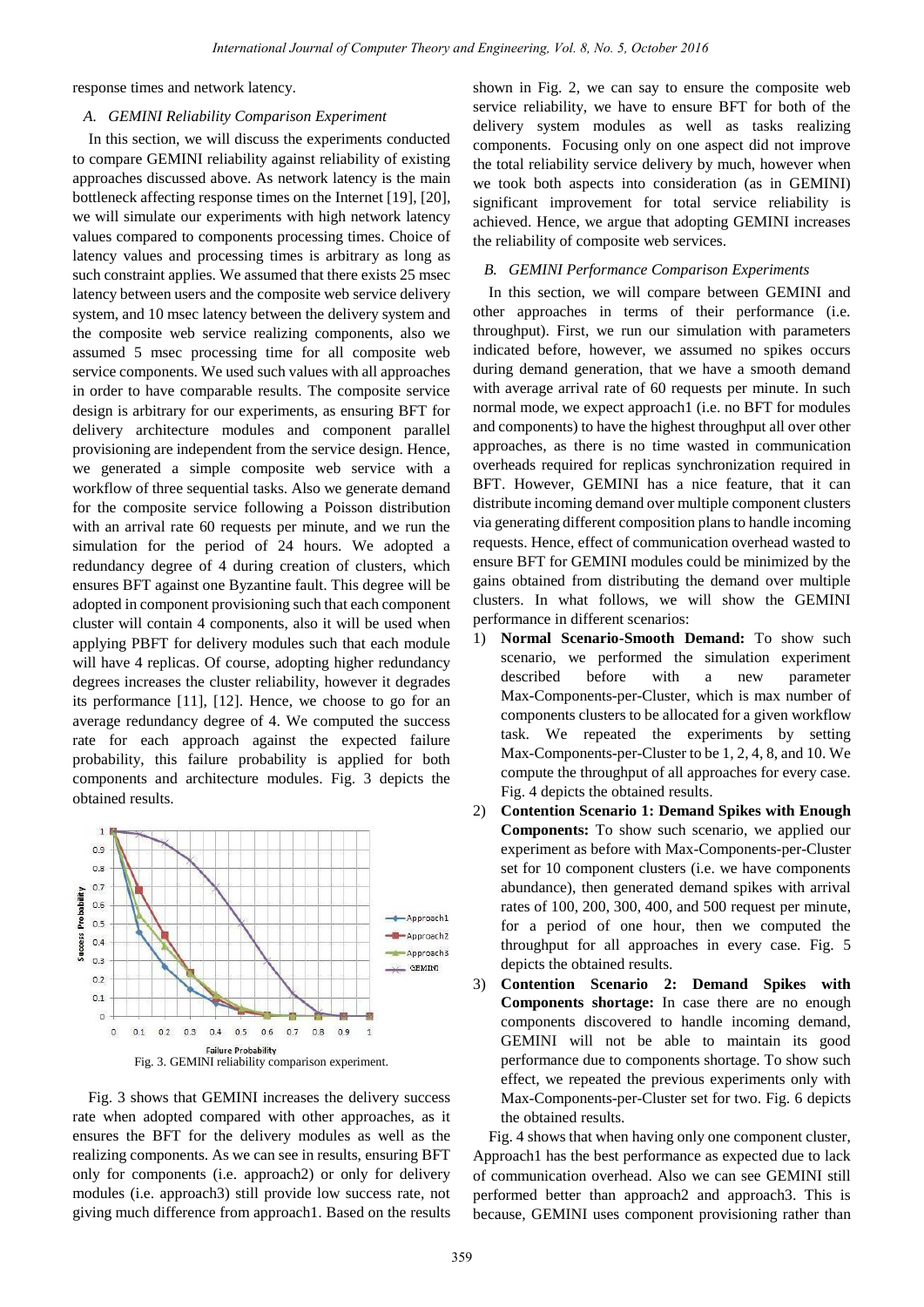component replication (as in approach2), which requires no replica synchronization. Also GEMINI uses a light-weight BFT for its modules rather than PBFT approach (as in approach3), which requires less number of messages.



However, when we increase the number of components in the pool, and in turn the number of components clusters is increased, the story has changed. As increasing the number of components clusters has no effect on approah1 (i.e. as it adopts no redundancy at all) nor on approach3 (i.e. as redundancy is only applied for delivery modules), we can see their throughput has not changed. However, such increase has very bad effect on approach2, as the communication overhead between components dramatically increased, which can be seen on approach2 performance degradation. On the other hand, GEMINI maintained its good performance, and even better it provided better performance than approach1 when four or more component clusters are used. This is because components have shorter queues due to use of multiple component clusters, hence waiting time is improved, which improves the total response time of the composite service, which increases the overall throughput.



Fig. 5 shows that GEMINI managed to maintain a good performance, even with very high spikes as 500 request per minute. On the other hand, we can see performance of approach1 and approach3 degraded so badly due to the long queues, even service has failed when spikes are much higher than normal expected rate, we can see approach3 has failed when spike is 300 request per minute, and approach1 failed

when spike is 500 requests per minute. Approach2 did not take advantage of such components abundance, as communication overhead between components is very high to the degree it fails the service with the slightest spike increase. Fig. 5 shows that GEMINI managed to survive such high spikes due to its adaptive composition. Hence, as long as we have enough components capable of handling forecasted demand, we believe GEMINI could increase the composite web service performance.



Fig. 6 shows that as GEMINI could not find enough components to meet incoming demand, hence its performance degraded due to the long queue formed in the front of the existing component clusters. Also we notice performance of approach2 is improved compared to results in Fig, 5, as communication overhead is minimized due to the small number of used components. Even though GEMINI performance has degraded, GEMINI managed to provide better performance than other approaches. Based on the results shown in Fig. 4, 5, and 6, we can say in composite web service delivery, ensuring BFT for workflow tasks via component replication is not recommended due to its bad performance (i.e. as in approach2), however dynamic component parallel provisioning should be used instead (as in GEMINI). Also requiring total synchronization between dispatcher replicas (as in approach3) is not recommended due to its bad performance (i.e. as in approach3), however a lightweight PBFT approach with single leader should be adopted instead (as in GEMINI). Liveness and safety of GEMINI are guaranteed as it already uses existing proven BFT protocols.

## V. RELATED WORK

This section discusses in more details some of the main existing efforts in the areas of BFT web services, and compares between these approaches and GEMINI. Majority of existing research efforts (such as BFT-WS [3], PERPETUAL [4], BASE [5], and THEMA [6]) are focused on ensuring BFT delivery for atomic web services. All these approaches adopted the PBFT protocol [11]. However, there are a few approaches (such as work in [8], [9], FACTS [10]) addressed the composite web service delivery. Work in [9] addressed the issue of BFT coordination for composite web services. The approach is based on the WSBA standard that